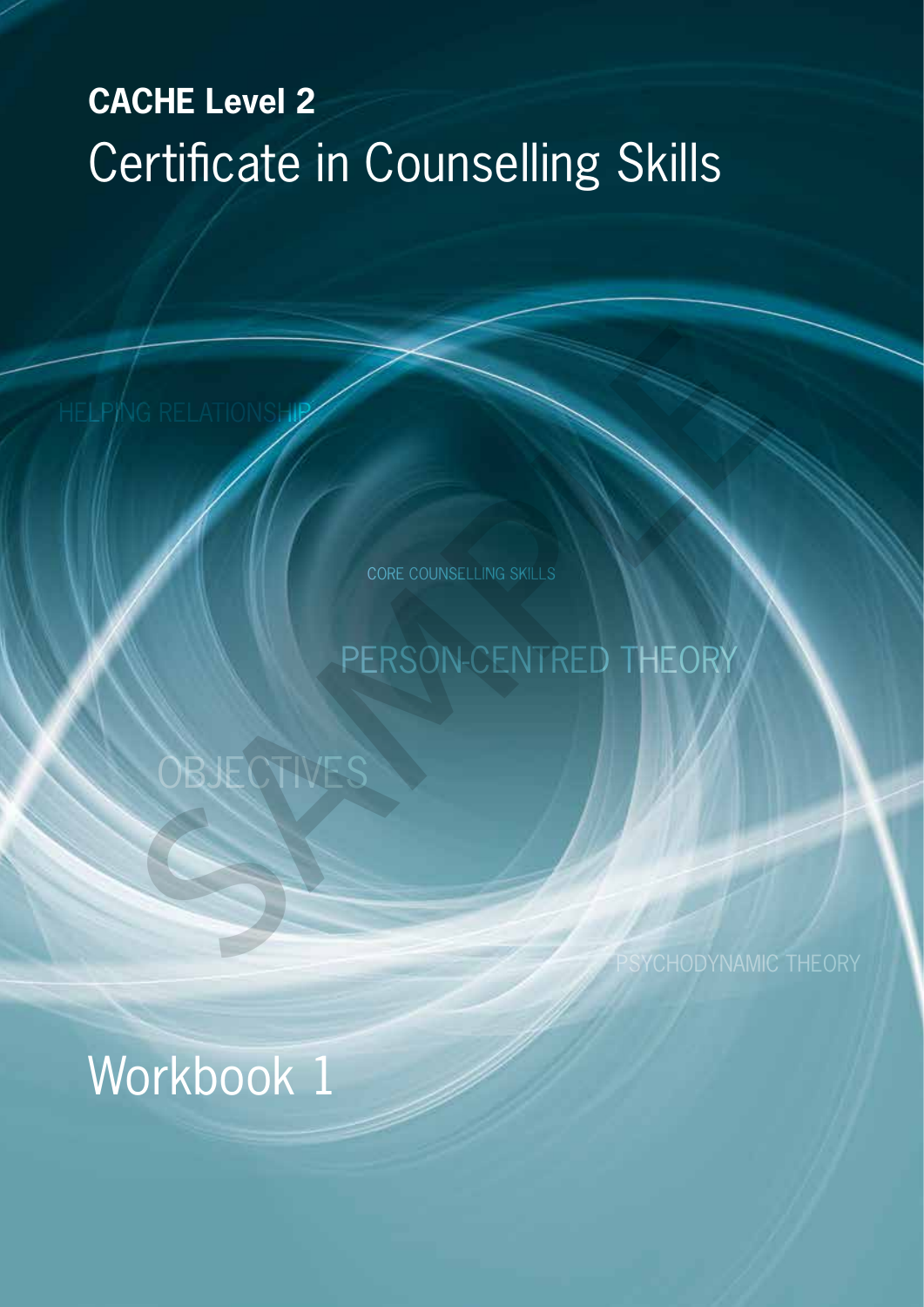## Boundaries that need to be taken into account when starting a new helping relationship

Please read the following as it will help you to answer question 3.

In a helping relationship, the 'helper' uses a range of skills to listen to and support an individual who is seeking assistance (the helpee).

When a helper starts a new helping relationship it is essential that they set boundaries with the helpee. A boundary is an 'unofficial rule about what should not be done' or 'limits that define acceptable behaviour'. In a helping relationship, boundaries allow the helper to identify:

- what they are able to provide in the relationship
- what the helpee wants to get from the relationship

By identifying these things, both the helper and helpee will know what to expect from the relationship.

It is important that boundaries are set at the beginning of a new helping relationship to ensure that the helpee fully understands what will happen during sessions and knows what to expect from the helper. Clear boundaries help to build a trusting helper/helpee relationship. ideal who is seeking assistance (the helpee).<br>
Idual who is seeking assistance (the helpee).<br>
In a helper starts a new helping relationship it is essential that they set bound<br>
the helpee. A boundary is an 'unofficial rule

A range of boundaries must be taken into account when starting a new helping relationship. These are explored below.

### **Confidentiality**

An important aspect of building trust in a helping relationship is confidentiality, which allows helpees to feel they can talk openly and honestly and reflect on what they are discussing.

The helper should explain before the first session begins that whatever is said during the sessions will be kept confidential and that the helpee's identity will not be revealed to anyone.

Additionally, the helper must explain instances in which they would break confidentiality. These include when they believe the helpee is at risk of self-harm or at risk of harming others.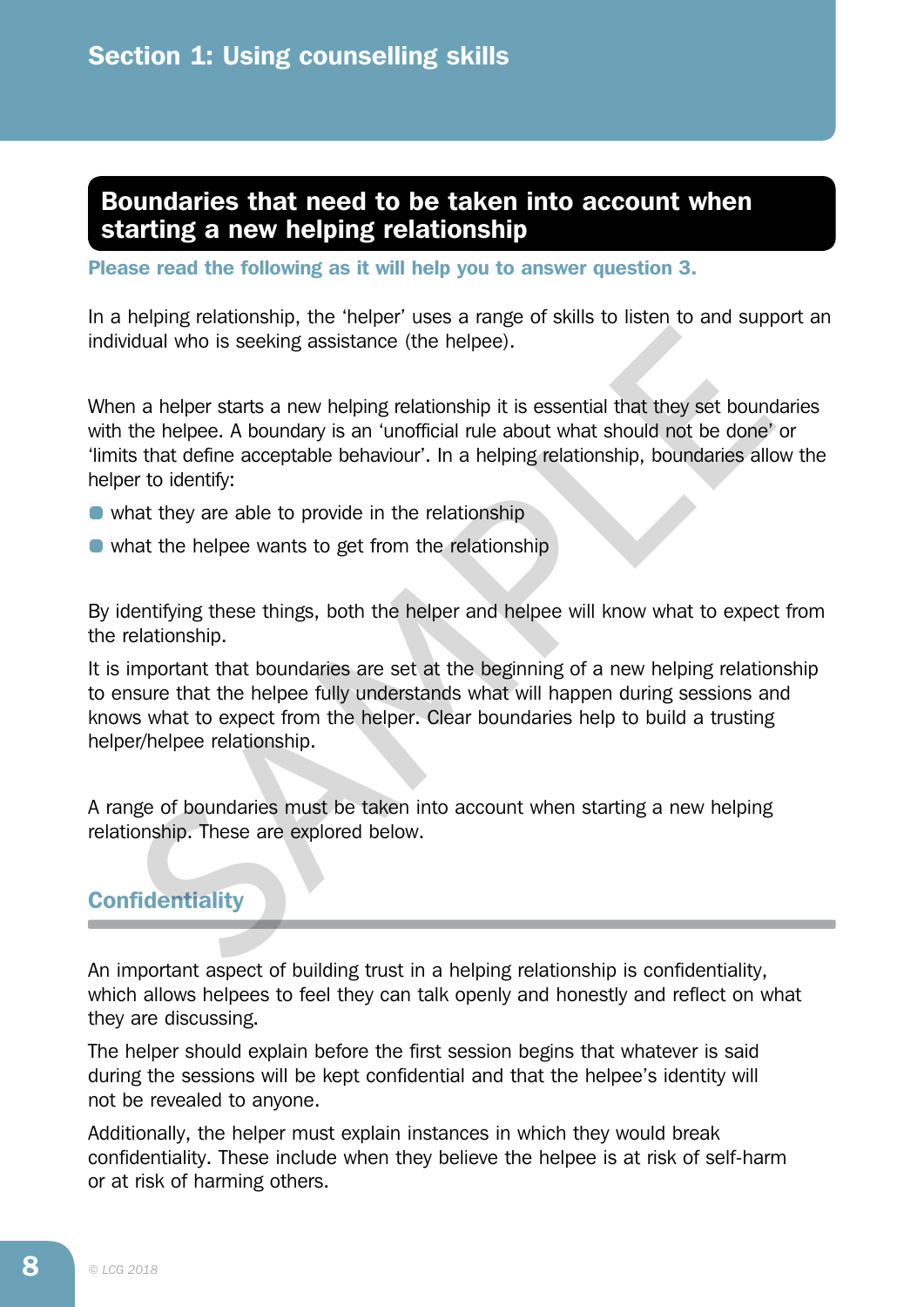#### Time

Helpers should explain how long each session will last and that each session will start and end promptly. This:

- **helps establish and maintain trust**
- **•** provides the helpee with consistency
- **•** gives the helpee the security of knowing that their sessions will not be cut short
- $\bullet$  avoids confusion if a session runs over, the helpee may think that all sessions can do so
- **allows the helpee to decide what they would like to cover in the session**
- sets the helpee's expectations as to what can be covered in a session
- makes it clear that fees stay the same even if the helpee arrives late

### Appropriate setting

The setting, or location, of a helping session is not in itself a boundary, however, a suitable setting will enable the helper to establish boundaries. For example, a helping session that takes part in a public place like a café could compromise confidentiality, which in turn will impact the helpee's trust in the helper. An appropriate setting will make the helpee feel safe and secure. ordes the helpee with consistency<br>wes the helpee the security of knowing that their sessions will not be cut shoulds confusion – if a session runs over, the helpee may think that all session<br>and o so<br>those the helpee to de

### Record keeping

It is important that the helper explains to the helpee what will happen to any notes that are taken during sessions. For example:

- the notes will be kept in a secure place; the helper should explain the location and security measures in place, i.e. in a locked cabinet or an encrypted file on a computer
- access to notes must adhere to the General Data Protection Regulation (GDPR) 2018

#### Did you know?

A helper must ask a helpee for permission to discuss anything that is said during sessions with their supervisor or another helper.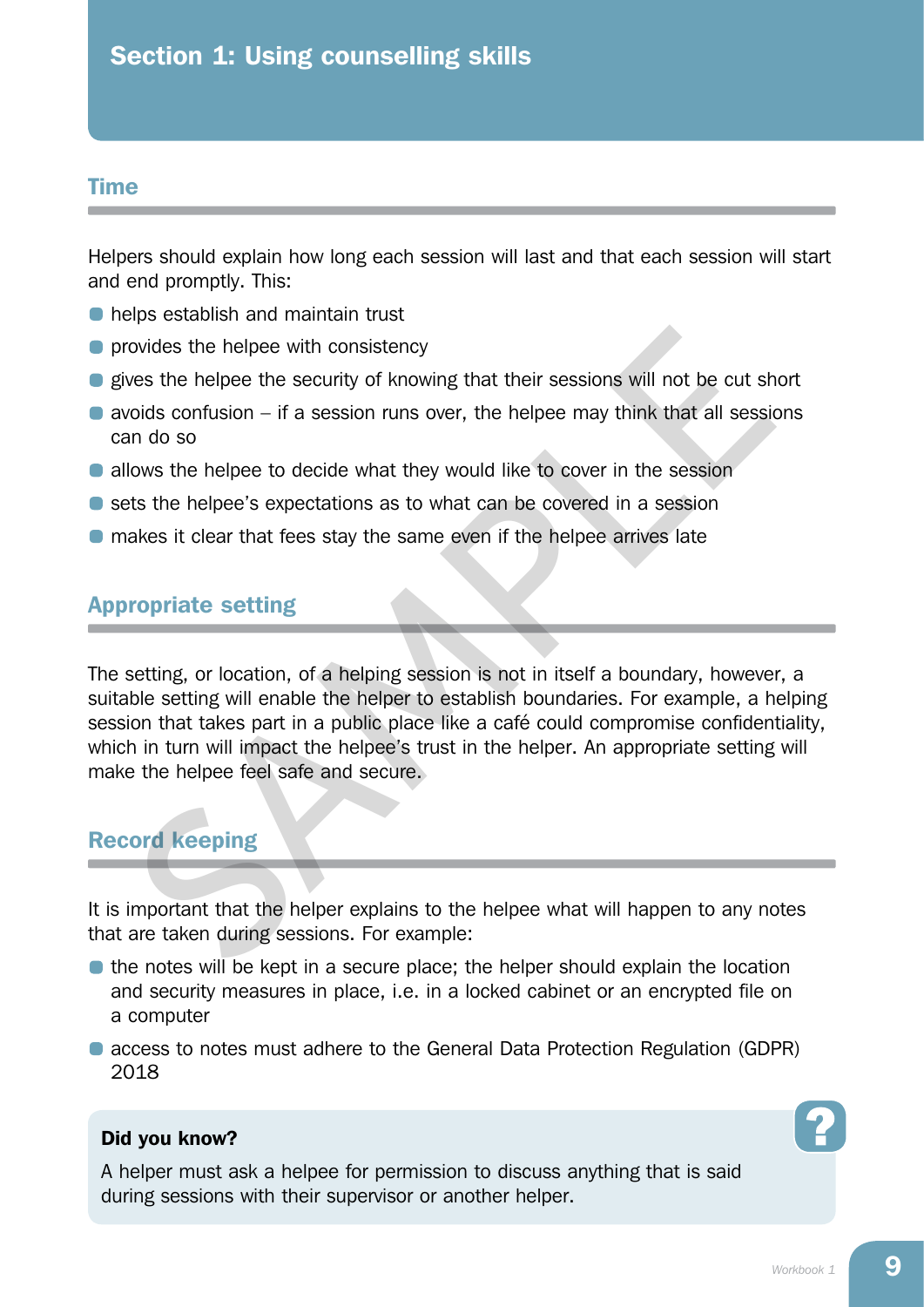# Agreeing objectives for a new helping relationship

Please read the following as it will help you to answer question 4.

An objective is 'a thing aimed at or sought; a goal', and in a helping relationship, an objective is something the helpee wants to achieve or gain from working with the helper. For example, they may want to find a solution to a situation that is worrying them, or achieve a goal such as losing weight or finding a new job.

The helper will explore the situation with the helpee and provide support to come up with a solution.

It is important that objectives are agreed at the beginning of a new helping relationship so that the helpee feels the sessions are structured and that the time spent with the helper is used constructively and will help them reach a goal. F. For example, rivey may want to fining a solution to a situation in the sworp, i.e., i.or caching a level studies are agoal such as losing weight or finding a new job.<br>
A, or cachieve a goal such as losing weight or find

## How to agree objectives

The helper will use a range of core counselling skills (see pages 5-6), including active listening and silence to support the helpee to set objectives and goals. To agree objectives, the following steps can be followed:

#### 1. Finding out why the helpee wants a helping relationship

At the beginning of a new helping relationship, the helper will ask the helpee open questions, such as 'What would you like to gain from these sessions?' and 'What brought you here today?' This will:

- **help them develop an understanding of why the helpee has sought a helping** relationship
- **e** give them an understanding of what the helpee is hoping to achieve in the sessions
- **•** aid them in asking specific follow-up and reflective questions and providing appropriate support

#### 2. Asking clarifying questions

The helper may ask the helpee additional questions to ensure that they understand what the helpee would like to focus on and achieve through the helping sessions and to assist the helpee to engage in deep self-reflection so that they can hone in on the true issue or issues they wish to address.

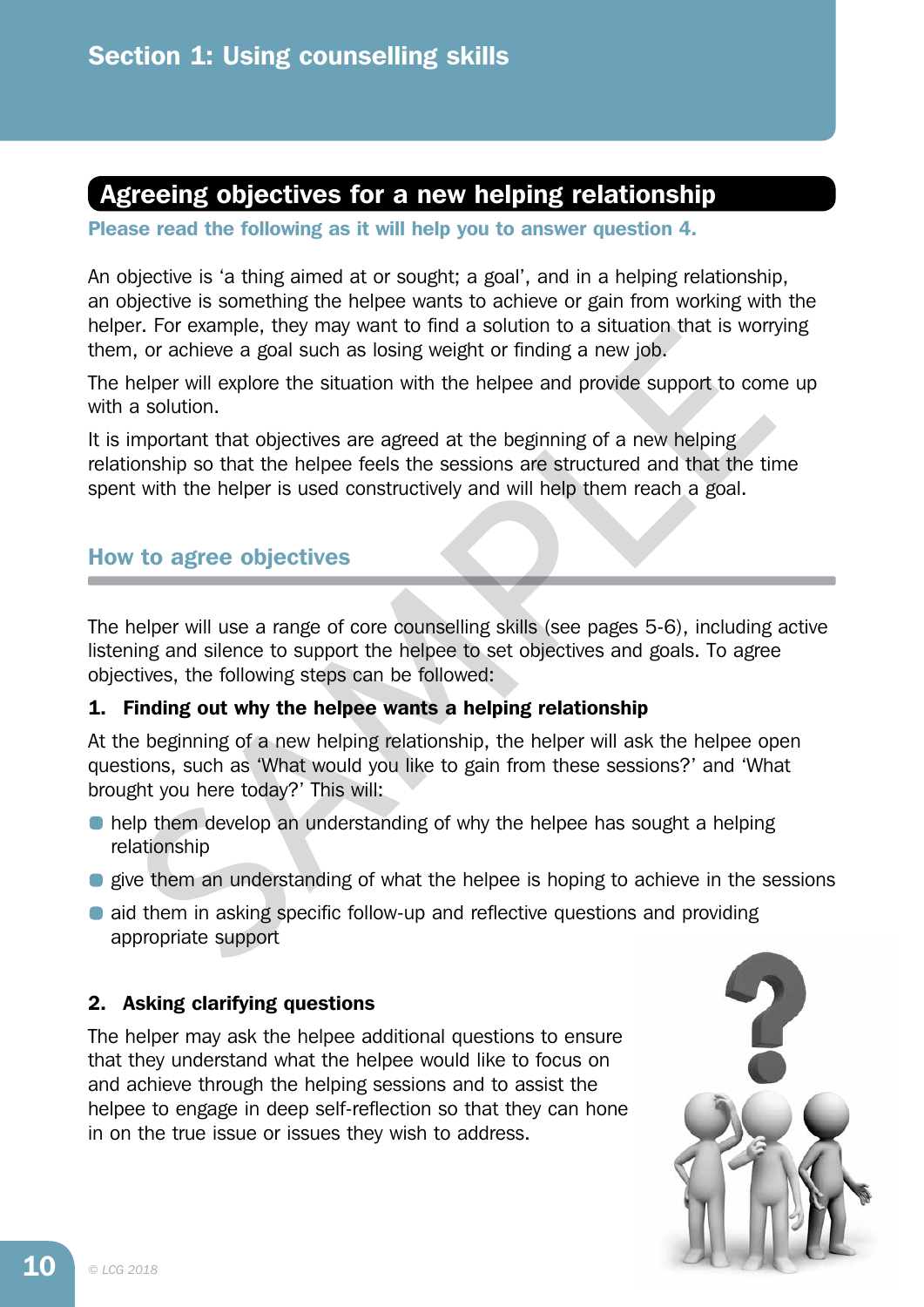#### 3. Work with the helpee to develop objectives

A good way of doing this is to make objectives SMART, which means they are:

- **Specific** i.e. specifically state what the objective is. For example, if the helpee would like to find work, an objective could be to write their CV. To meet the specific criteria, the helper could ask the helpee a range of questions, including:
	- Why do you want to achieve this objective now?
	- How are you going to achieve this objective?
- **Measurable** i.e. a means of knowing when an objective has been achieved. This element allows the helpee to see when an objective has been reached, which helps to motivate them. For example, the CV goal will be met when the helpee has added all of the information, spell checked it and had a friend or family member read through it for them.
- **Attainable** i.e. if an objective is too big, there is a larger possibility that the helper may not achieve it. Objectives should present a challenge to the helpee, but not be so large that the helpee will fail and have their confidence knocked. For example, if the helpee wanted to writer their CV and find a job in a week, it is likely they won't achieve their objective. If, however, they wanted to finish their CV and apply for a job in a week, that may be more achievable. Why do you want to achieve this objective now?<br>
How are you going to achieve this objective?<br> **easurable** – i.e. a means of knowing when an objective has been achieve<br>
ement allows the helpes to see when an objective has
- **Relevant** i.e. the helpee should take into account their personal circumstances and set their objectives accordingly. For example, if they don't have a computer or Internet connection at home, they should factor in the extra time it will take to get to a library where they can access the tools they need to create the CV.
- **Time-bound** i.e. the helpee should set a time limit for their objective; this gives them something to work towards and also helps with the measurable element of a SMART goal.

Once the helper has worked with the helpee to ensure their objective is SMART, they should make sure the helpee is comfortable with what they've agreed. It is then a good idea to summarise what has been discussed in the session and talk about what will happen in the next session. For example, the helper may ask to see a draft of the helpee's CV in the next session.

#### Did you know?

It is not the helper's job to set objectives and goals for the helpee, rather they will suggest and agree them with the helpee.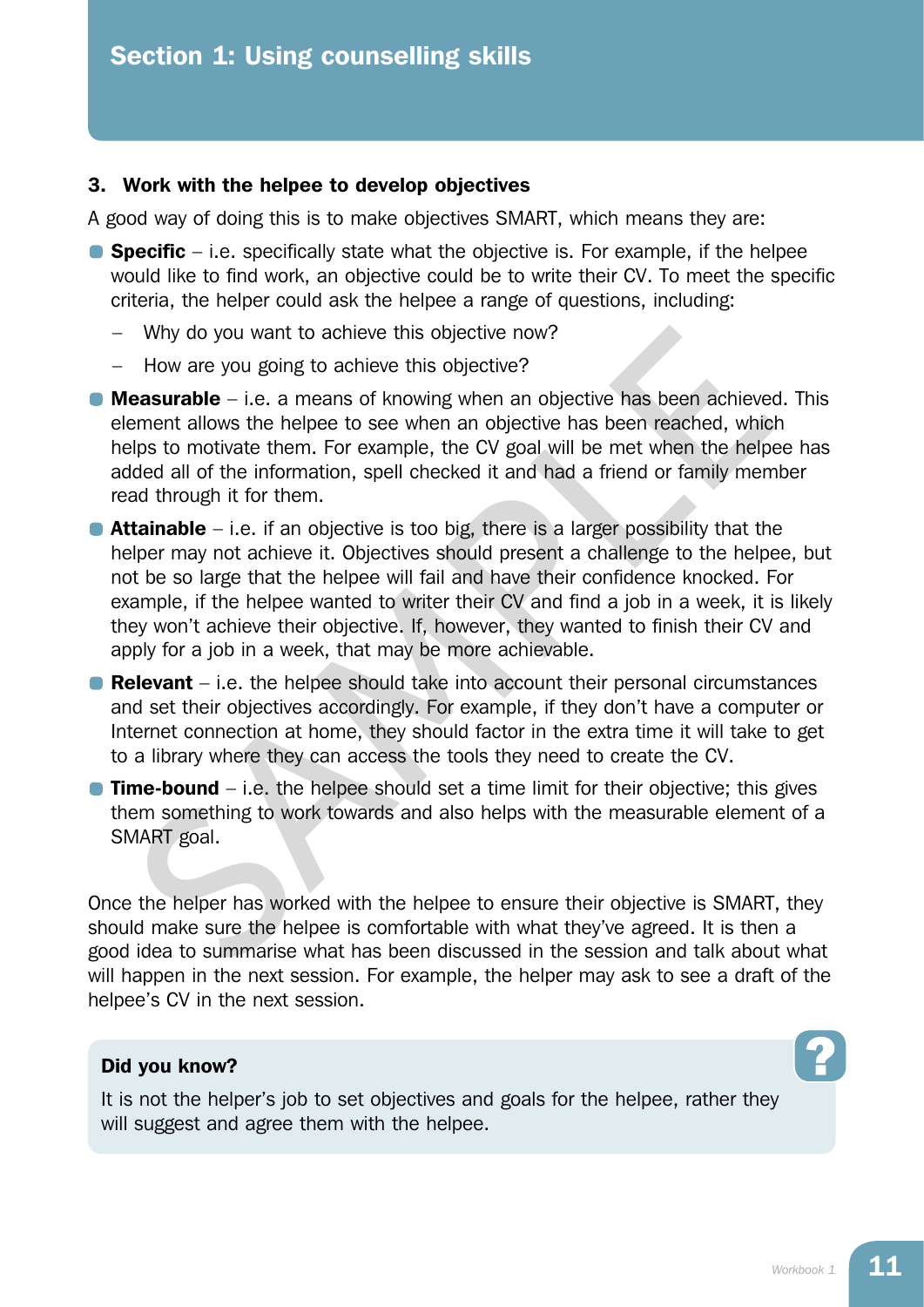# Section 1: Using counselling skills

Knowledge Activity 2: Think of something in your life you would like to achieve or change. Explain what it is below and explain how you will make your objective SMART.

SAMPLE